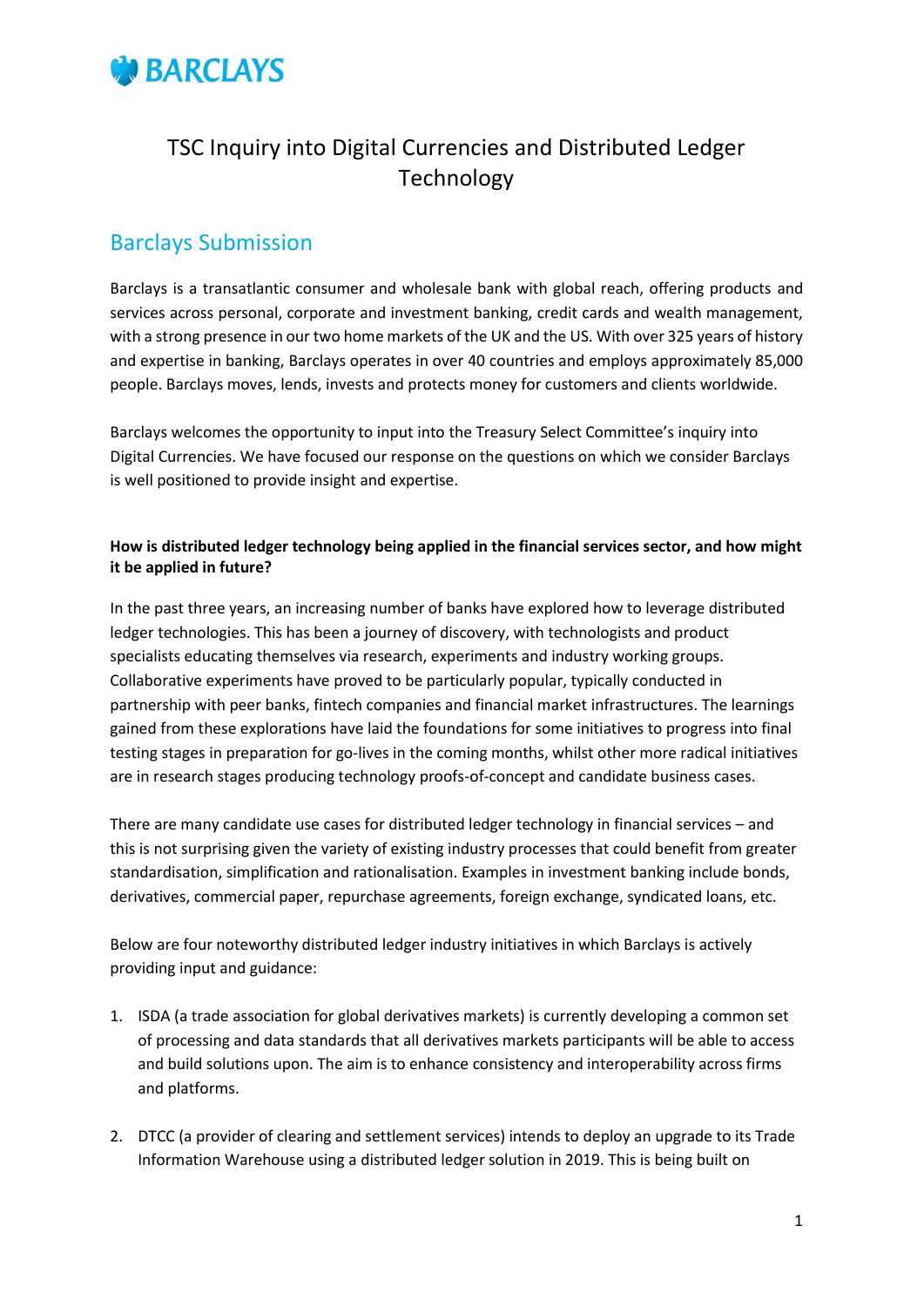

Axoni's AxCore platform and aims to streamline processing and reduce costs across the industry.

- 3. CLS (a provider of foreign exchange settlement services) intends to deploy a new bilateral payments netting service on a distributed ledger platform in 2018. This is being built on the Hyperledger Fabric platform and aims to reduce risk and drive operational efficiencies.
- 4. Utility Settlement Coin (an industry project with a consortium of financial institutions) is developing a new asset-backed digital cash instrument on distributed ledger technology for use within global institutional financial markets. This is being built on Clearmatics' enhanced version of the Ethereum platform and aims to simplify and shorten the settlement lifecycle, reduce risk, and reduce costs.

In the near and medium term, we expect that financial market infrastructures will help accelerate the speed to market and industry adoption of distributed ledger solutions by leveraging their existing governance structures, member networks, etc. This is likely to include phased introductions of the technology to member banks, with access initially provided via traditional interfaces and later via new direct access to the distributed ledger.

#### **How are governments and regulators in other countries approaching digital currencies and what lessons can the UK learn from overseas?**

The question refers to digital currencies – it is not clear whether this means currencies pegged to fiat currencies, or virtual currencies/cryptocurrencies such as Bitcoin. Our analysis assumes the latter.

There have been divergent views and approaches to cryptocurrencies taken by different jurisdictions around the world. This is problematic given that cryptocurrencies typically do not respect national and jurisdictional borders, i.e. Bitcoin can be purchased all over the world but the regulatory treatment will vary.

In the UK and the EU, regulators and policymakers have not yet taken definitive actions towards cryptocurrencies, preferring instead to watch and wait to see how the market develops, and further consider their next steps. The term 'cryptocurrency' has not been fully defined in either jurisdiction, and it is challenging to regulate something that is not defined. The FCA has previously noted that cryptocurrencies, such as bitcoin, have been "an area of increasing interest for markets and regulators globally". Cryptocurrencies themselves do not fall within the FCA's regulatory remit, but the FCA have stated that "some models of use or packaging cryptocurrencies bring them within the FCA's perimeter, making the landscape complex". The FCA has also warned that firms offering services linked to cryptocurrency derivatives must meet the regulator's rules or else face sanctions. The FCA, alongside the French market regulator and the European Securities Markets Authority (ESMA), has also warned that cryptocurrencies could fall under the jurisdiction of MiFID 2.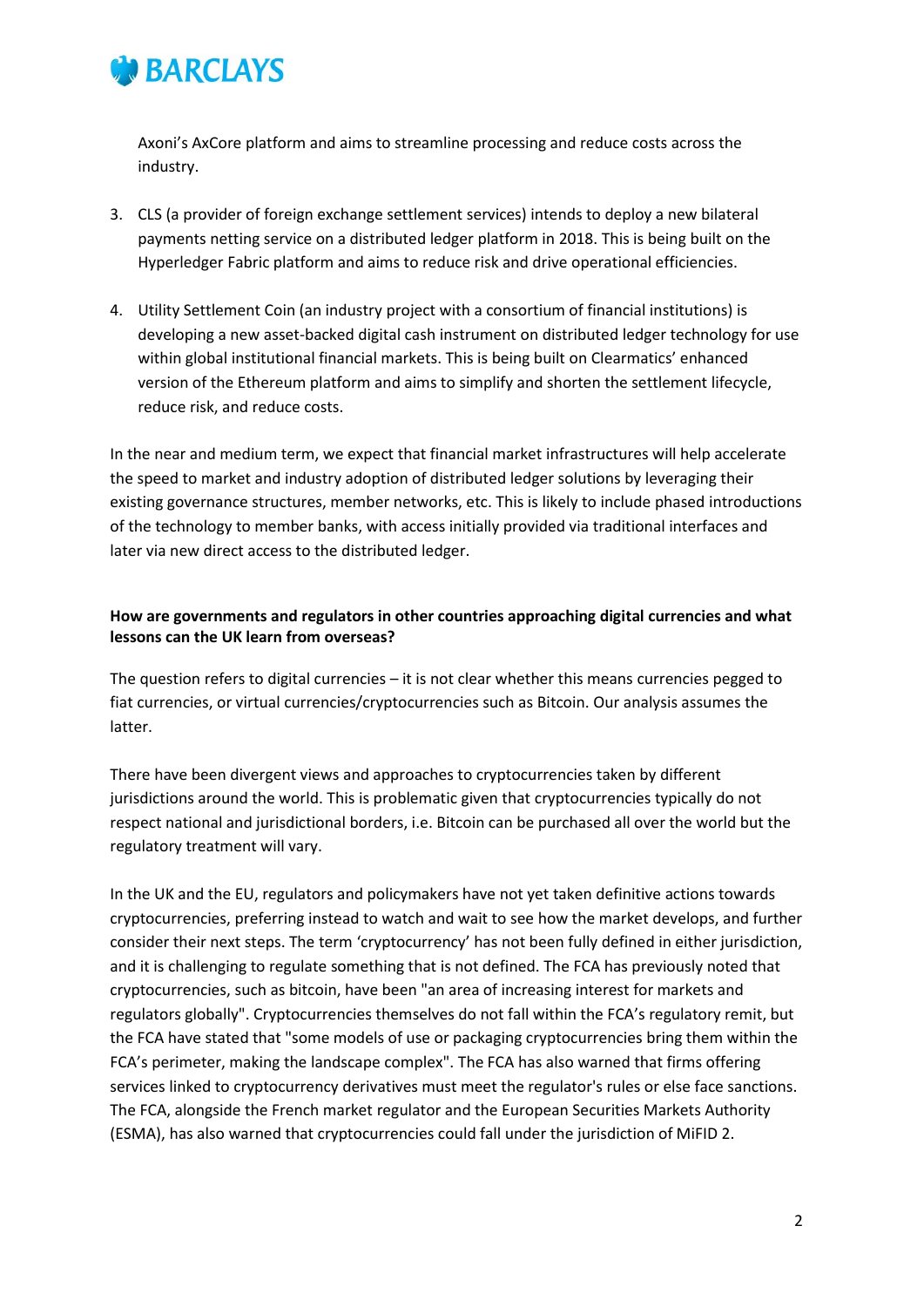

In Asia, Japan defines cryptocurrencies as 'legal tender' and they are covered by regulation passed in April 2014, which authorises the use of virtual currency as a payment and requires licensing for virtual currency companies. Australia also has certain regulation for cryptocurrencies. AUSTRAC, the Australian Transaction Reports and Analysis Centre, recently updated its AML laws to require greater transparency and recording of cryptocurrencies. Last year, Australian senators from both major political parties announced that the Reserve Bank of Australia (RBA) should formally recognize bitcoin and other digital currencies as official forms of currency. Later that year Australia approved legislation introduced to remove the double taxation on digital currency and the Australian Taxation Office updated its guidance on GST and digital currency to address tokens and ICOs. In Singapore cryptocurrencies are defined as 'not money' – they are not currently regulated but their regulator is considering introducing guidelines.

In the US, the regulatory treatment of cryptocurrencies is complicated by there being two major regulators, the SEC and the CFTC, with each having defined cryptocurrencies differently. The SEC treats them as a security and the CFTC treats them as a commodity. A US Federal judge recently determined that cryptocurrencies are a commodity and the CFTC should therefore have jurisdiction to regulate them. While the CFTC has subsequently established a Taskforce to consider the appropriate treatment and possible regulation of cryptocurrencies, the SEC has also told a recent Senate hearing that it will consider cryptocurrencies further and may look towards regulation in future.

When discussing cryptocurrencies, it is important to consider Initial Coin Offerings (ICOs). In terms of ICOs there appears to be greater consensus with a number of jurisdictions including the US, Singapore and Hong Kong having stated they will consider each ICO on a case by case basis, but if it looks like a security and acts like a security it will be regulated as such. Indeed, Singapore has already introduced specific guidelines regarding ICOs. In the UK, the FCA has recently established a taskforce to consider appropriate measures and next steps ICOs.

Finally, we consider the terms 'virtual currency', 'digital currency' and 'cryptocurrency' to be inherently misleading. We believe that most existing instances should not be considered 'money' and we therefore prefer the term 'crypto-asset', as in practice, they are more akin to investments than legitimate currencies. This is also a perspective taken by Bank of England Governor Mark Carney in a speech earlier this year.

#### **Is the government striking the right balance between regulating digital currencies to provide adequate protection for consumers and businesses whilst not stifling innovation?**

As noted previously, cryptocurrencies are not yet defined in the UK, and as such they are currently not yet regulated. In considering possible regulation, it is important that the Government and regulators in the UK undertake sufficient analysis of cryptocurrencies before taking action. While it is crucial to provide adequate protections for consumers, it is also very important not to stifle innovation through inappropriate regulation. There are over 2000 different cryptocurrencies with various different purposes so a blanket one-size-fits-all approach is unlikely to be appropriate. A policymaker-industry roundtable to discuss cryptocurrencies and how best to regulate them may be a sensible path forward.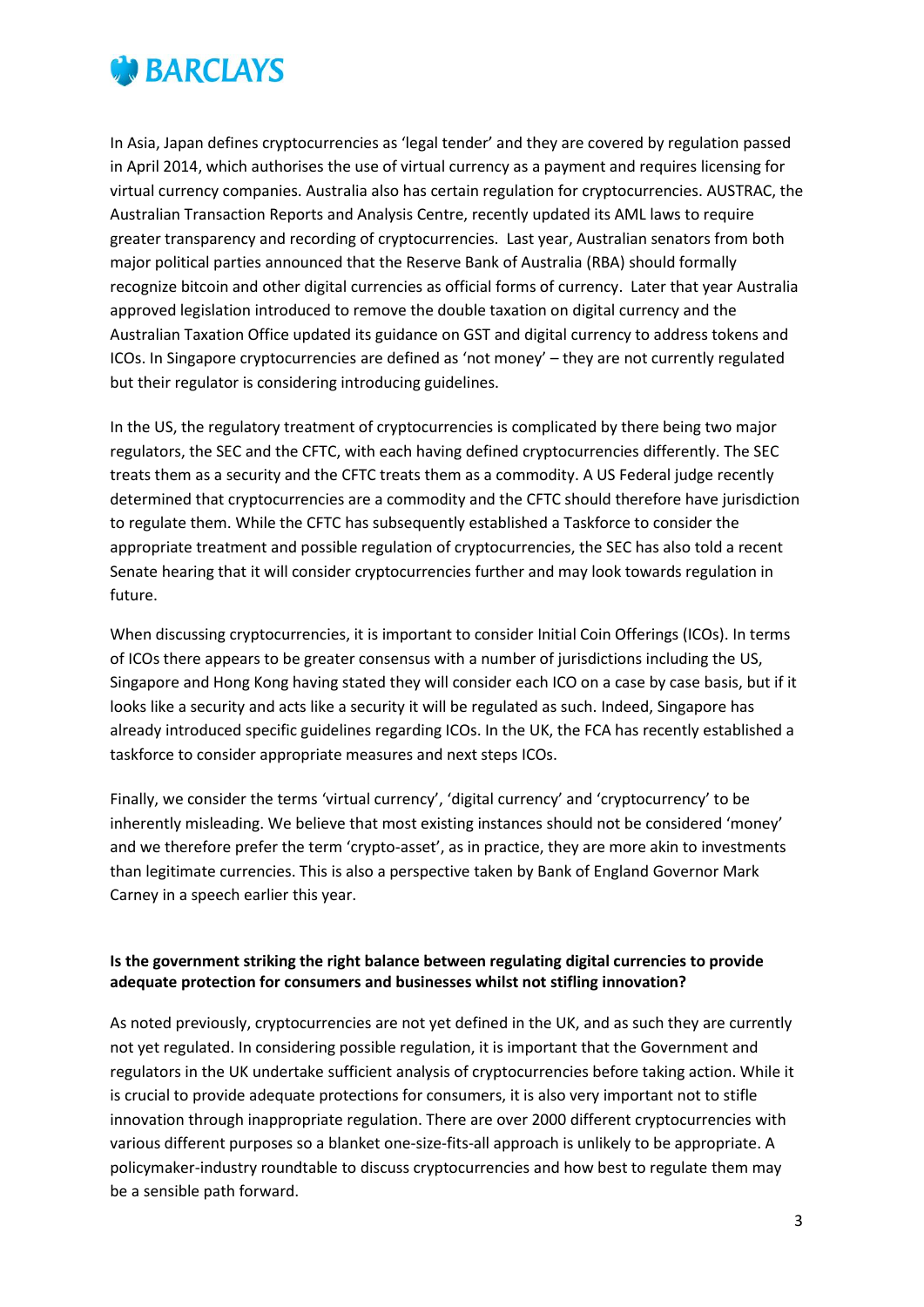

Until cryptocurrencies are appropriately regulated, it is difficult for industry to engage with them, given their regulatory treatment is currently unclear and firms may risk breaching regulatory rules. This in itself may actually stifle innovation, as industry take up is hampered. Appropriate regulation may therefore be a sensible next step at some stage.

### **To what extent could digital currencies disrupt the economy and the workings of the public sector?**

With regard to DLT rather than digital currencies, we would draw the Committee's attention to a report by Lord Holmes entitled: 'Distributed Ledger Te[chnologies for Public Good'](http://chrisholmes.co.uk/wp-content/uploads/2017/11/Distributed-Ledger-Technologies-for-Public-Good_leadership-collaboration-and-innovation.pdf), to which Barclays was pleased to provide support. The report suggests that with Government leadership, distributed ledger technologies provide significant opportunities to transform the delivery of public services. Major areas of opportunity identified by the report include: border control, national security, taxation and benefits payments, health assurance, food standards and safety, cybersecurity and public procurement.

#### **Are digital currencies ultimately capable of replacing traditional means of payment?**

While digital currencies can be used a means of payment, and may one day be capable of replacing traditional means of payment, it may be some time before that becomes a reality. As mentioned previously, cryptocurrencies are currently approached more as investments than legitimate currencies, with users commonly seeking capital gain rather than payment utility.

A type of digital currency of utility interest to Barclays Investment Bank concerns the representation on a distributed ledger of fiat commercial bank money that is directly backed by funds at a central bank. It is possible that such an instrument, when applied to wholesale institutional markets, could facilitate risk reduction (e.g. settlement risk), improve capital efficiency, and simplify and rationalise the industry's existing complex market infrastructure.

#### **What risks and benefits could digital currencies generate for consumers, businesses and governments?**

Cryptocurrencies or crypto-tokens should be seen as being in their early stage development. They fall naturally within various frameworks such as the distributed ledger and smart contract frameworks. That framework is itself part of a larger emerging range of frameworks drawing on the other 'new technologies' (Artificial Intelligence, Internet of Things, machine learning, cognitive and quantitative computing et al.). Those frameworks are still under construction - they are in an embryonic stage. However, they promise to transform all activity - commercial or otherwise especially that which benefits from a distributed, as opposed to a centralised, database or ledger. And they will develop through learning, experimentation and innovation. They will include a token or currency component which facilitates all the transactions conducted within them. It is therefore important that such tokens are safe and well governed. Done right, and with active leadership by